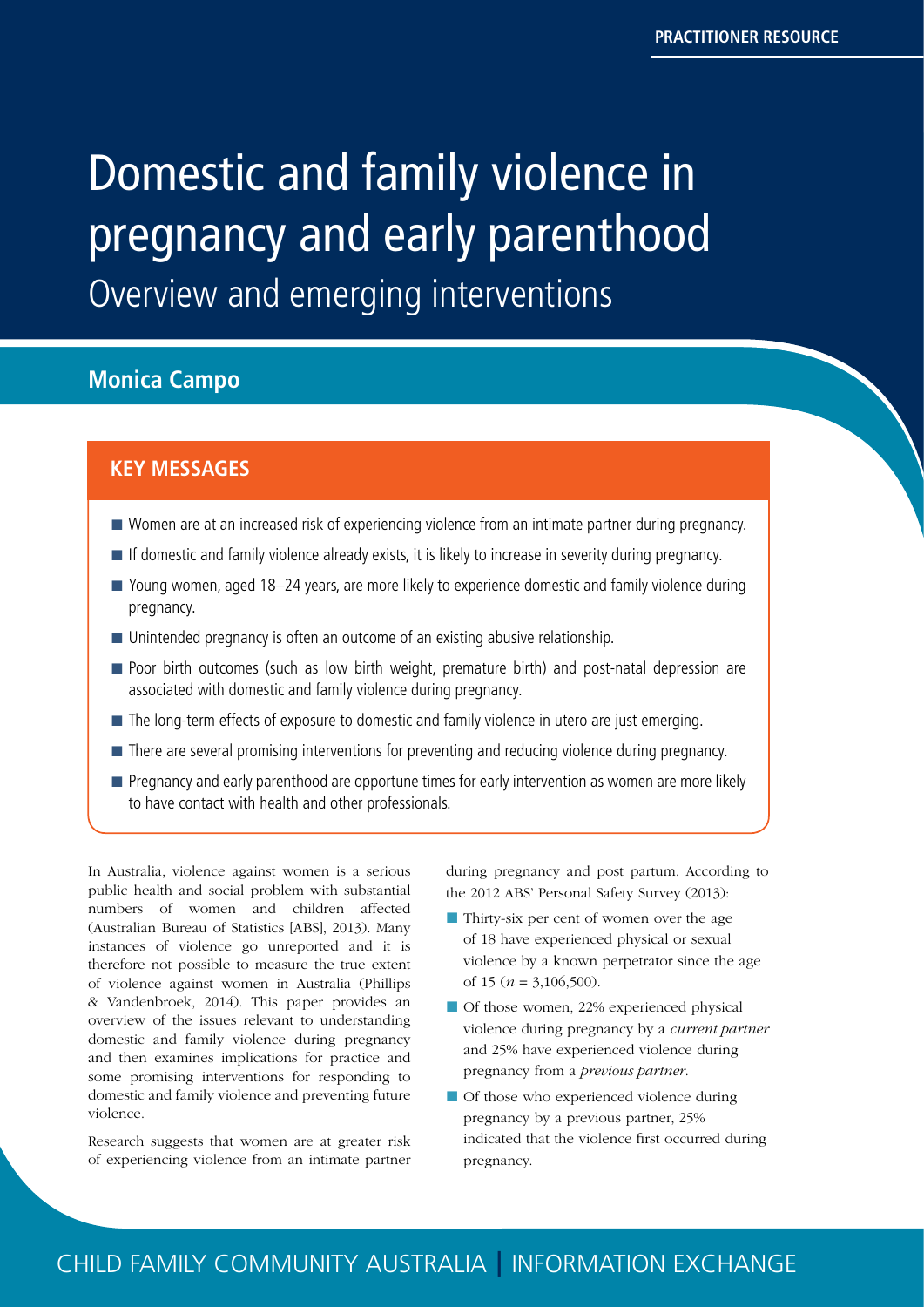Another Australian study of 1,507 first time mothers found that 29% of mothers experienced intimate partner violence before their child turned four (Gartland, Woolhouse, Mensah, Hegarty, Hiscock, & Brown (2014).

Internationally, research suggests that domestic and family violence during pregnancy is widespread and that violence often begins during pregnancy or, if violence already existed, increases in severity during pregnancy and into the first

#### Box 1: Definitions

Various terminologies are used in policy, practice and research to describe violence experienced by women, and their children. The Australian Government's National Plan to Reduce Violence Against Women and their Children (Council of Australian Governments [COAG], 2009) adopts the United Nations definition. The United Nations defines violence against women as: any act of gender-based violence that causes "physical or psychological harm or suffering to women, including threats of such acts, coercion or arbitrary deprivation of liberty" (United Nations, 1993). This can include a host of specific forms of violence experienced by women and girls including sexual violence, intimate partner violence and domestic and family violence as well as practices that are harmful to women and girls such as female genital mutilation and forced marriage (United Nations, 1993; World Health Organization [WHO], 2010).

Intimate partner violence, or domestic violence generally, describes violence perpetrated by a current or previous partner and is the most common form of violence against women (Phillips & Vandenbroek, 2014; WHO, 2010;). Domestic violence or family violence are the terms commonly used to describe violence perpetrated against women in the home. Family violence is a broader term encapsulating violence between family members as well as intimate partners (Phillips & Vandenbroek, 2014). Family violence is the preferred term in Indigenous populations as it better captures kinship and extended family relationships in Indigenous communities (COAG, 2009). Intimate partner violence, domestic violence and family violence include behaviours that are coercive and controlling and include physical abuse, emotional/ psychological abuse, sexual abuse, financial deprivation and social and cultural isolation (COAG, 2009). Sexual violence includes sexual harassment, sexual bullying, sexual coercion, unwanted touching or kissing, as well as sexual assault (Tarczon & Quadara, 2012). Sexual violence can occur in intimate relationships and/or family contexts as well as in community or work contexts.

This paper uses the term domestic and family violence, and intimate partner violence where appropriate.

month of motherhood (Garcia-Moreno, Jansen, Ellsberg, Heise, & Watts, 2005; James, Brody, & Hamilton, 2013; United Nations Children's Fund [UNICEF], 2015). Indigenous women are at a greater risk of experiencing domestic and family violence during pregnancy (Taft, Watson, & Lee, 2004) as are younger women (Quinlivan, 2000; Taft et al., 2004).

# Factors associated with domestic and family violence during pregnancy

There are a number of factors identified as being linked to the higher likelihood of experiencing domestic and family violence in pregnancy. However, it is important to note that gender inequality is recognised as the underlying determinant of all forms of violence against women (Heise & Fulu, 2014; United Nations, 1993; WHO, 2010). A consistent finding across a broad range of research examining perpetration has identified a strong association between adherence to traditional gender roles/norms, violence-supportive attitudes and the perpetration of violence against women (Fulu et al., 2013; Our Watch, ANROWS, & VicHealth, 2015; WHO, 2010). How this intersects with other individual factors remains important (WHO, 2010).

# Pregnancy as a trigger for perpetrator jealousy and control

Studies have found that traditional attitudes towards gender roles, such as the belief that men should control and dominate a relationship and household, or that women should perform domestic duties and be always emotionally and physically available to men, are linked to perpetration of domestic and family violence in pregnancy (Bacchus, Mezey, & Bewley, 2006; Brownridge et al., 2011; Burch & Gallup, 2004; Jasinski, 2004; Moore, Frowirth & Miller, 2010; Pallitto, Campbell, & O'Campo, 2005).

Pregnancy has been identified as a time of greater autonomy and self-awareness for women and as such pregnancy may symbolise "autonomous control over her body and her independence from her partner" (Bacchus et al., 2006, p. 595). Since control is a significant aspect of domestic and family violence, violent or abusive men may find pregnancy threatening and seek to re-exert control over their partners (Bacchus et al., 2006; Jasinski, 2004). Women's preoccupation with their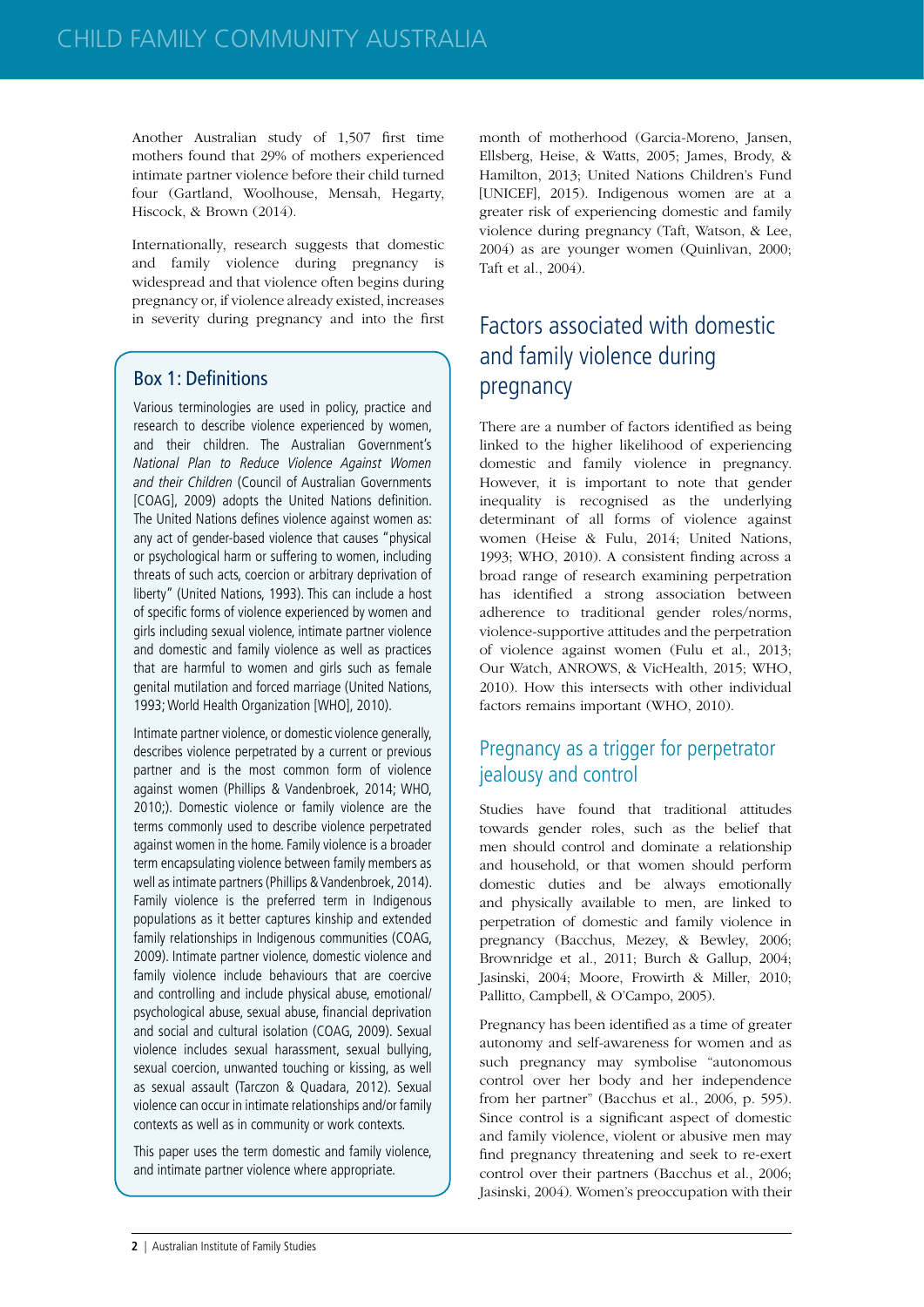baby and their lesser physical and emotional availability during pregnancy may limit their ability to perform expected traditional caring and homemaker roles, leading to an increase in violence (Brownridge et al., 2011; Jasinski 2004; Mercedes, 2015; Pallitto et al., 2005). Sexual violence and coercion have been identified as features of domestic violence during pregnancy and post-partum as pregnancy may limit a perpetrator's assumed entitlement and free access to his partner's body (Bacchus et al., 2006).

Women interviewed for Bacchus and colleagues (2006) study described physical and sexual violence and an increase of jealous and possessive behaviour, as well as accusations of infidelity, by their partners during pregnancy. Burch and Gallup's (2004) survey of 284 male perpetrators in a US domestic violence treatment program found that men also reported an increase of severity of violence during their partner's pregnancy, as well as escalations of jealous and possessive behaviour such as checking up on their partner's whereabouts, restricting partner's activities outside the home and restricting partner's contact with family and friends.

#### Existing violence

Violence experienced from an intimate partner *before* pregnancy is the strongest risk factor for predicting domestic and family violence during pregnancy (James et al., 2013). While pregnancy may sometimes act as a protective factor (Mercedes, 2015), several studies find that women are at risk of experiencing greater severity of violence during pregnancy (Baird, 2015; Charles & Perreira, 2007; James et al., 2013; Mercedes, 2015). Brownridge and colleagues' literature review (2011) suggested, for example, that existing verbal or psychological abuse prior to pregnancy was associated with the onset of physical violence during pregnancy. Risk of homicide by an intimate partner has also been found to increase during pregnancy in several studies (Campbell, Garcia-Moreno, & Sharps, 2004; Macy, Martin, Kupper, Casanueva, & Guo, 2007).

#### Young women

Younger women are at greater risk of experiencing violence from an intimate partner during pregnancy and in early motherhood (Brownridge et al., 2011; Gartland, Hempill, Hegarty & Brown, 2011; Jasinski, 2004; Quinlivan, 2000; Taft et al., 2004) and are, in general, at greater risk of experiencing intimate partner violence or sexual

violence compared to older women (ABS, 2013). In Taft et al.'s (2004) study of 14, 784 women aged 18–24, pregnancy was associated with an increase in experiencing partner violence. Of the women in the study who had ever had a pregnancy (around 17% of total cohort) 27% reported partner violence, compared with 8% of the younger women who had never been pregnant. This represents an increase of 230% (Taft et al., 2004, p. 326). Other studies suggest that young women are at greater risk of experiencing reproductive control from an intimate partner resulting in an unintended pregnancy and/or forced termination (Miller et al., 2010). However Taft et al. noted that it is not clear whether young women in their study become pregnant as a result of the violence (e.g., through sexual coercion, reproductive control), whether young women who become pregnant were more likely to experience domestic violence, or "whether both situations occur" (2004, p. 329). Further research into young women's experiences of domestic violence in pregnancy is needed.

# Unintended pregnancy and reproductive control

There is a strong correlation in the research between unintended pregnancy and domestic and family violence (Campbell et al., 2004; Charles & Perreira, 2007; James et al., 2013; Mercedes, 2015; Pallitto et al., 2005) and several studies establish a significant link between the termination of pregnancy and domestic and family violence (Taft et al., 2004; Wokoma, Jampala, Bexhell, Guthrie, & Lindow, 2014). Reproductive control, coercion and sexual assault by an abusive partner may result in both unintended pregnancies and forced terminations of pregnancy (Gee, Mitra, Wan, Chavkin, & Long, 2009; Miller et al., 2010; Moore, Frowirth, & Miller, 2010). For example, in Moore et al.'s (2010) research, women described various ways in which abusive partners had controlled their reproductive and sexual choices including sabotaging their contraception; refusing to use contraception; rape; and attempting to influence the outcome of pregnancies (e.g. by controlling women's access to abortion or forcing an unwanted abortion). Similarly, Miller and colleagues (2010) reported that 35% of 1,278 women attending a family planning clinic in the USA said they had experienced reproductive control, which included contraception sabotage and pregnancy coercion. This research suggests that restricting reproductive autonomy may be an extra mechanism through which violent partners control and abuse women.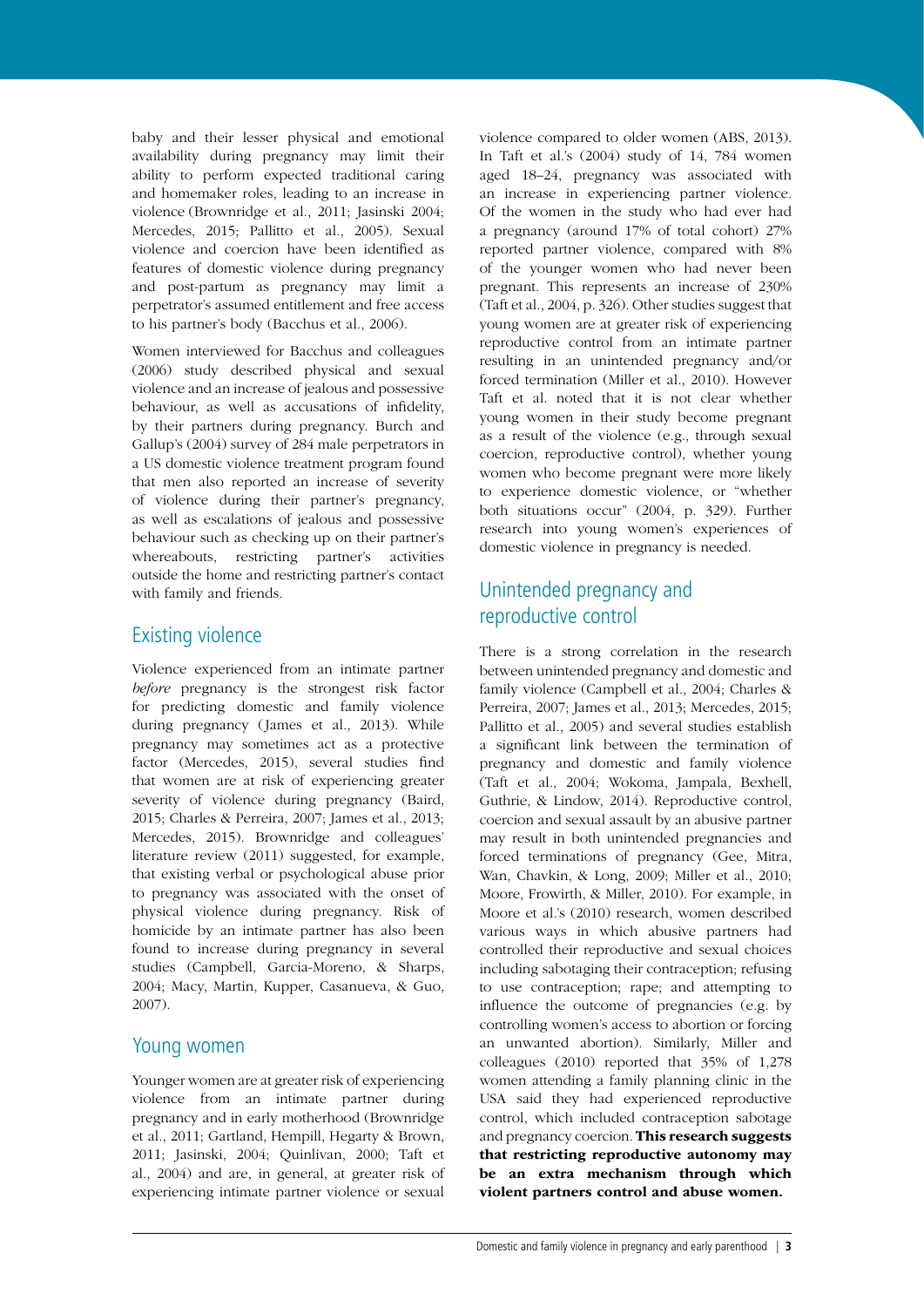# Effects of intimate partner violence during pregnancy

Domestic violence during pregnancy is associated with several negative health and mental health outcomes for the foetus, mother and child (Brownridge et al., 2011; Howard, Oram, Galley, Trevillion, & Feder, 2013). These effects might include:

- complications in pregnancy and birth including:
	- low birth weight (Gentry & Baily, 2014; Murphy, Schei, Myhr & Du Mont, 2001)
	- premature labour and miscarriage (Garcia-Moreno et al., 2005; Sharps, Laughon, & Giangrande, 2007)
	- foetal stress and/or trauma (Howard et al., 2013; Mercedes, 2015)
- maternal substance abuse and smoking (Baily & Daugherty, 2007; Brownridge et al., 2011)
- maternal depression/anxiety/post-natal depression (Brownridge et al., 2011; Howard et al., 2013; Taft, 2002)
- sexually transmitted infections (Mercedes, 2015; Taft, 2002).

Emerging research has focused on the long-term effects of in-utero exposure to domestic and family violence and the role of maternal stress (Martinez-Torteya, Bogat, Levendosky, & von Eye, 2015; Mercedes, 2015). Neurobiological research suggests that newborns exposed to domestic and family violence in utero are born with high levels of stress-related hormones (Mercedes, 2015). A study from the USA, for example, found that exposure to domestic and family violence in utero predicted externalising and internalising problems at age 10 years (as reported by both mothers and children) (Martinez-Torteya et al., 2015). Higher levels of cortisol secretion (linked to stress) were found in children exposed to inutero domestic and family violence and this was thought to contribute to these long-term effects. The effects of domestic and family violence on infants and children are well established in the literature and are reviewed in the CFCA publication *Children's Exposure to Domestic and Family Violence* (Campo, 2015).

# Implications for service provision and practice

Pregnancy and the postpartum period can be a "critical window of opportunity for interventions" (Macy, Martin, Sullivan, & Magee, 2007, p. 296) because it is time when women come into contact with various health care and other allied professionals. Furthermore, pregnancy may act as an impetus for women to leave a violent relationship (although research on this is inconsistent) (Edin, Dahlgren, & Högberg, 2010). There is limited evidence for the efficacy of interventions to reduce domestic and family violence in pregnancy (Martin, Acara, & Pollock, 2012); however, there are some promising areas of practice. The next section of this paper will examine universal, perinatal and postnatal services/interventions for responding to domestic and family violence in pregnancy.

#### Universal screening

There is a considerable amount of research regarding universal screening for domestic and family violence and sexual assault in health and social support service settings; for example, in antenatal care provision and other health care settings (Baird, Saito, Eustace, & Creedy, 2015; O'Doherty et al., 2014). Universal screening usually involves a test or set of questions administered by a health/social work professional to detect domestic and family violence. The aim of screening is to elicit disclosure and consequently refer the woman to relevant community and legal services (Wall, 2012; Taft, 2002). The Australian Government Department of Health's (2013) Clinical Practice Guidelines for medical and health care workers recommend that all women are asked about domestic and family violence at their first antenatal visit. Universal screening has been found to increase disclosures but there is little evidence to suggest that screening leads to increased referrals or reduces abuse (O'Doherty et al., 2014). As a result, debates about the benefits and risks of routine screening are ongoing (Spangaro, Zwi, & Poulos, 2009; Wall, 2012), and, within antenatal services in Australia, uptake of universal screening assessments has been poor (Baird et al., 2015).

One cause for concern is that there is often a lack of protocols and policies in place to support universal screening within health care and social support settings. For example, health providers may be poorly trained to respond to disclosures or have limited or misconstrued understandings of domestic and family violence. As a result, responses to disclosures may be dealt with inadequately or even dangerously for example, by breaching confidentiality and speaking to the abuser (Taft, 2002; Baird et al., 2015). A further issue with screening is that it tends to conceptualise domestic and family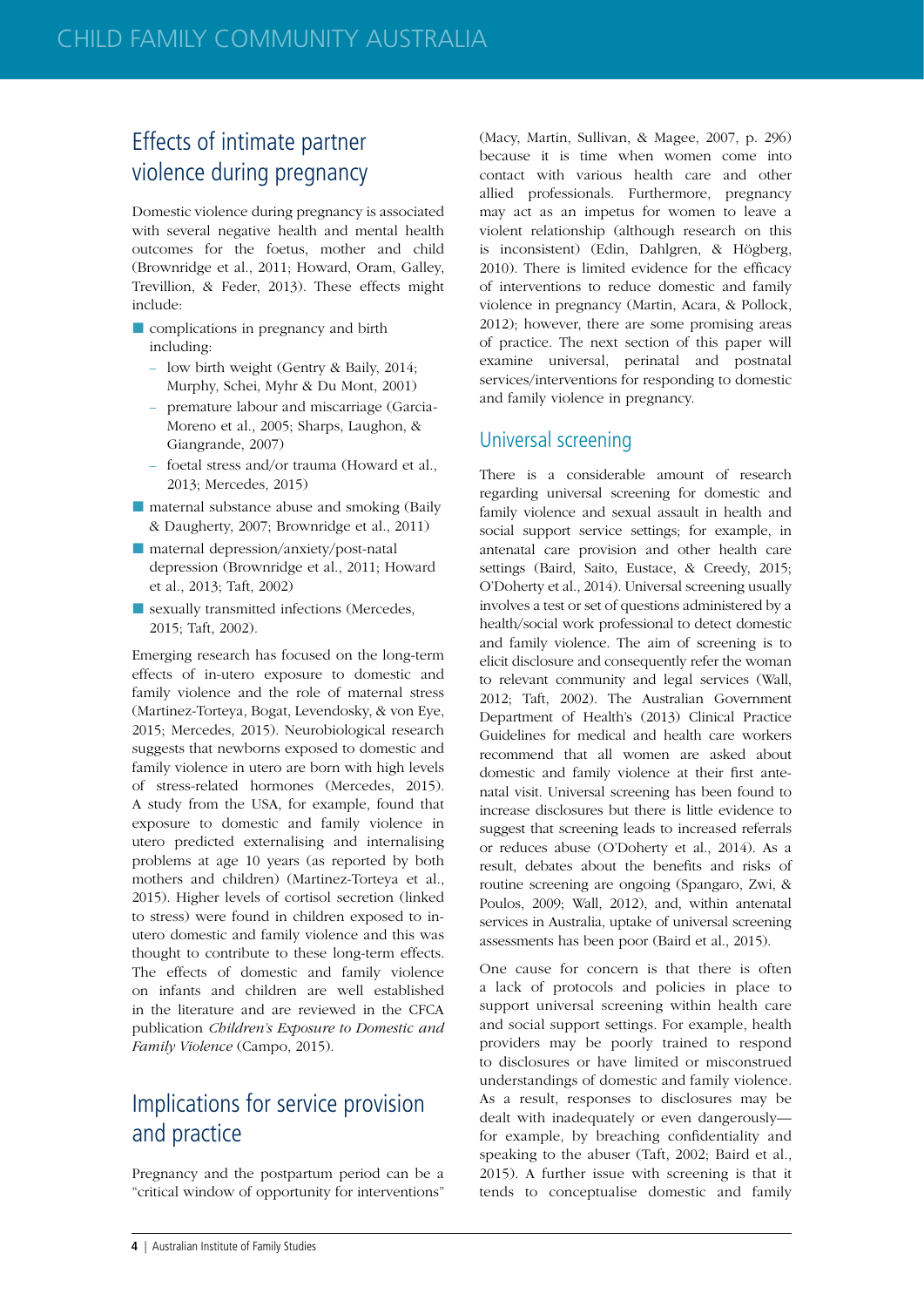violence as a disease that can be "detected" rather than a social problem (Spangaro et al., 2009; Taft, 2002). In this view, screening involves simply "asking a question" and may prioritise increasing numbers of disclosures rather than ensuring quality of care or women's safety (Spangaro, et al., 2009; Taft, 2002).

Despite these issues, some argue that the act of enquiring about domestic and family violence itself may be beneficial, as it plays the role of raising awareness of intimate partner violence and validating for women that violence is unacceptable (Spangaro et al., 2009; Wall, 2012). However, it is important that a screening assessment program is well-developed and evaluated and that there are clear protocols, policies and procedures in place, adequate safety planning for women, and good collaboration with other services (Hamberger, Rhodes & Brown, 2015; Spangaro et al., 2009; Taft et al., 2015).

An example of a well-designed and tested model is the MOVE model developed for maternal and child health nurse (MCHN) screening of domestic and family violence in Victoria (Taft, et al., 2015). MOVE is theory-informed, designed in conjunction with MCHNs, and includes a self-administered checklist, which means women experiencing domestic and family violence are able to decide themselves whether or not, and when, to disclose (Taft, et

## Box 2: Strengthening hospital responses to family violence (Victoria)

The Royal Women's Hospital in conjunction with Bendigo Health and Our Watch, is currently running a pilot program aimed at strengthening hospital responses to family violence. The pilot, which is funded through Victoria's Action Plan to Address Violence against Women and Children 2012–2015, aims to increase staff competence in identifying and responding appropriately to women experiencing domestic and family violence (Our Watch, 2015; Royal Women's Hospital, 2015). The pilot program is expected to be finished by mid 2015 and is working towards producing a "transferable model for identifying and responding to family violence", which can assist other services in strengthening their responses to violence against women and children (Our Watch, 2015).

al., 2015). A randomised controlled trial found MOVE resulted in significant improvements in safety planning and greater opportunities for discussing domestic and family violence compared to women receiving normal care.

Another example of a universal screening program is discussed in Box 2.

## Counselling interventions

Screening for domestic and family violence may be more effective in reducing future violence when delivered in conjunction with supportive counselling (if domestic and family violence is disclosed) (Jahanfar, Howard, & Medley, 2014; Kiely, El-Mohandes, El-Khorazaty, Blake & Gantz, 2011). A randomised study from the USA tested the effectiveness of short, evidence-based behavioural intervention for pregnant women who had disclosed domestic and family violence in a health care setting (Kiely et al., 2011). The intervention involved providing information about domestic and family violence and the development of a safety plan. Information about community support services and resources were also provided. For women who participated in the intervention, there was a reduction in domestic and family violence and better pregnancy outcomes compared to women who received standard antenatal care.

# Perinatal and postnatal parent–infant therapy

Therapeutic responses that focus on fostering mother/infant bonding and attachment, based on relational trauma and attachment theory, are an emerging promising approach to responding to mothers during the perinatal and postnatal period (Bogat, Levendosky, von Eye, & Davidson, 2011; Bunston, 2008; Bunston, Pavlidis & Cartwright, 2015; Lieberman, Diaz, & Van Horn, 2011). In this model, it is thought that experiencing domestic and family violence during pregnancy and early parenthood may affect infants' attachment to caregivers and their psychosocial development (Lieberman et al., 2011). Perinatal and postnatal parent–infant therapies, therefore, aim to ameliorate the short- and long-term effects on mother and child wellbeing by building strong attachment relationships through playbased therapy (Bunstan, 2008). Parent–infant psychotherapy can begin during pregnancy as it is thought mothers begin to develop internal representations of themselves as mothers during this time (Bogat et al., 2011).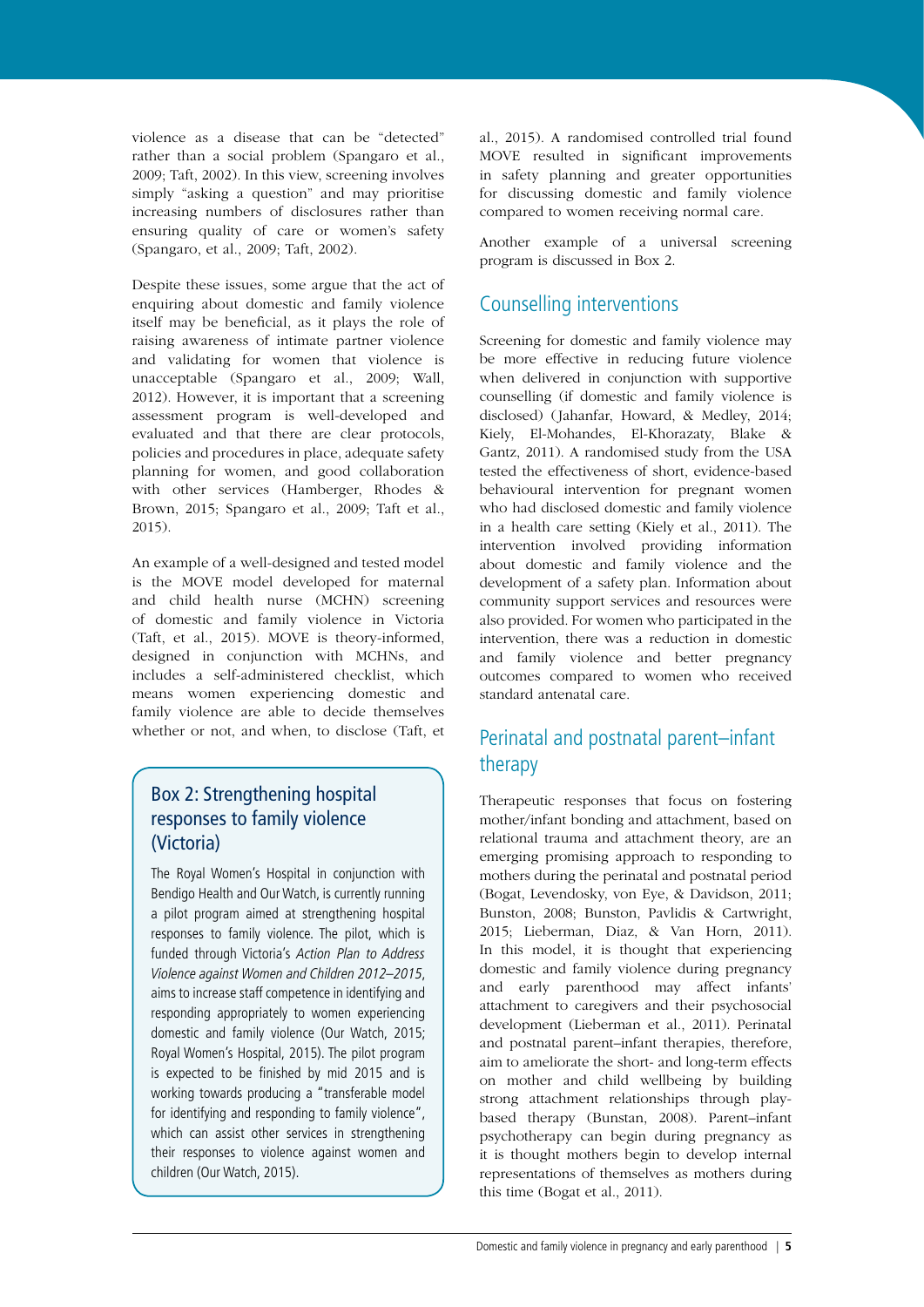### Home visitation programs

Home visitation and peer mentoring programs during pregnancy and early parenthood may reduce future incidents of domestic and family violence among vulnerable families (Bair-Merritt et al., 2010; Sharps, Campbell, Batty, Walker, & Bair-Merritt, 2008; Taft et al., 2011). Unlike health care screening in which women may fear being judged by health care professionals (Taft, 2002, Wall, 2012), home-visitation programs facilitate an environment conducive to non-judgemental, friendly support, advice and advocacy, particularly when delivered via lay people rather than professionals (e.g., peer support or community mentors) (Small, Taft & Brown, 2011). Box 3 describes a home-visitation mentoring trial program for pregnant women and new mothers.

#### Box 3: Mothers' Advocates in the Community (MOSAIC)

MOSAIC is a home-visitation mentoring intervention for at-risk/vulnerable pregnant women and new mothers (with children under 5 years), developed by the Judith Lumley Centre, Melbourne (Kerr, Taft & Small, 2009; Taft et al., 2011).

The intervention was designed to reduce domestic and family violence and depression for participants and strengthen mother–child bonding. Mentors (including culturally appropriate mentors) were recruited from the community and trained to deliver non-professional advice and offer friendship, advocacy, parental support and referrals to services (e.g. domestic and family violence services) in vulnerable women's homes.

In a randomised study of the intervention, 215 women (referred by general practitioners and maternal and child health nurses) took part in a 12-month program, which involved weekly home visits from local mothers trained and supervised as mentors.

Results from the study showed a decrease in the incidence of domestic and family violence among participants but weaker evidence in the reduction of depression and increased parental–child bonding.

#### Community education programs

As described above, domestic and family violence is found to increase in early motherhood as well as pregnancy. Community education programs aimed at new parents are an emerging area for primary prevention of violence against women and first-time parents are key target group (Flynn,

2011; Heise &Fulu, 2014; Walden & Wall, 2014). These programs are based on a public health model of preventing violence before it occurs by tackling the key determinants of violence—gender inequality—via public education delivered at the universal level. As Flynn (2011, p. 1) surmises the transition to parenthood represents:

… a window during which it is possible to engage and work with both men and women when traditional notions of parenthood are exerting a powerful influence on how they approach and negotiate their parenting roles. The decisions that couples make during this key stage of life can have important consequences on the level of equality within their relationship, and between men and women more generally.

There is a good deal of knowledge and literature on the outcomes of parenting education programs to prevent child maltreatment (see e.g. Holzer, Higgins, Bromfield, & Higgins, 2006) but less is known about the effectiveness of parenting education programs to prevent domestic and family violence. Box 4 describes a community education program aimed at new parents and delivered in maternal and child health settings.

#### Box 4: Baby Makes 3

The Victorian Health Promotion Foundation (VicHealth) developed the Baby Makes 3 program in conjunction with the Whitehorse Community Health Centre in outer Eastern Melbourne. It is a primary prevention program that aims to increase parents' and health workers' capacity to build equal and respectful relationships, and is delivered via a 3-week discussion/seminar program covering topics relevant to new parents. It also involves a one-off information session for first-time fathers, and a workforce capacity-building workshop for maternal and child health nurses.

An small scale evaluation suggested that participation in the program had allowed parents to become aware of how traditional attitudes to gender and parenting roles were shaping their families, had fostered a greater understanding of gender norms and expectations, and had resulted in a "significant shift in couples' attitudes characterised by greater understanding of their partners' role and greater support for gender equality in new families" (Flynn, 2011, p. 2). A further model of the program is currently under evaluation.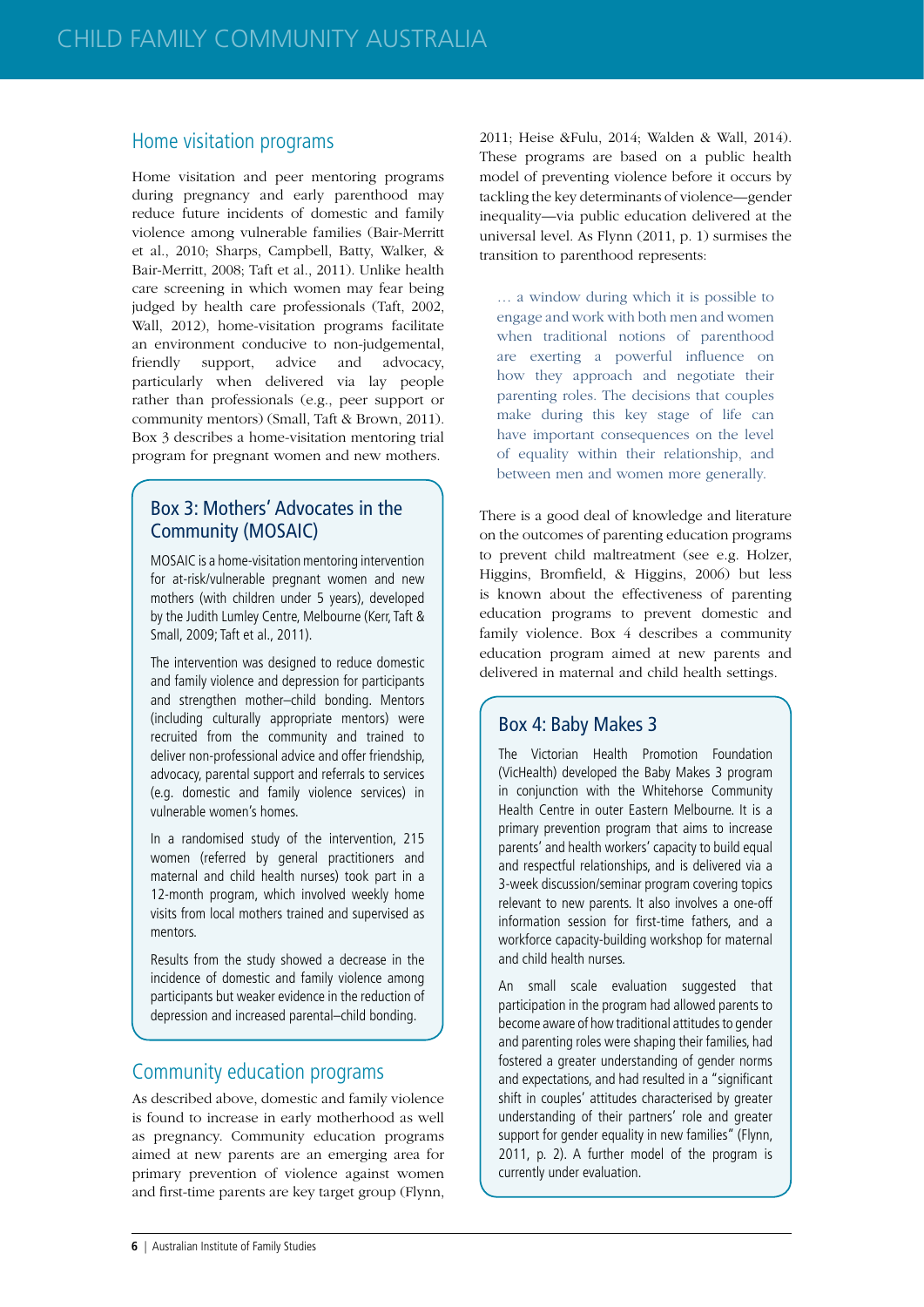## Conclusion

Rates of violence against women are unacceptably high in Australia. A range of international research suggests that domestic and family violence often begins during pregnancy or, if violence already existed, increases in severity during pregnancy and into the first month of motherhood. Women who experience violence during pregnancy are more likely to suffer complications in pregnancy, birth and post-partum and are more likely to experience depression, trauma and anxiety. Exposure to domestic and family violence in utero and infancy is thought to have long-term effects on children's wellbeing. However, as a time of transition and a time when women come in to contact with health and social services, pregnancy may be an optimal window of opportunity for early intervention. There are several promising approaches for working with women and families during pregnancy and early parenthood that might be beneficial.

## References

- Australian Bureau of Statistics. (2013). *Personal Safety Survey, Australia, 2012*. Canberra: ABS.
- Bacchus, L., Mezey, G., & Bewley, S. (2006). A qualitative exploration of the nature of domestic violence in pregnancy, *Violence against women*, *12*(6), 588–604.
- Bailey, B. A., & Daugherty, R. A. (2007). Intimate partner violence during pregnancy: Incidence and associated health behaviors in a rural population. *Maternal and Child Health Journal*, *11*(5), 495–503.
- Baird, K. (2015). Women's lived experience of domestic violence during pregnancy, *The Practicing Midwife*, March 2015.
- Baird, K., Saito, A., Eustace, J., & Creedy, D. K. (2015). An exploration of Australian midwives' knowledge of intimate partner violence against women during pregnancy, *Women and Birth*, In Press.
- Bair-Merritt, M. H., Jennings, H. M., Chen, R., Burrell, L., McFarlane, E., Fuddy, L., & Duggan, A. K. (2010). Reducing maternal intimate partner violence after birth of a child: A randomized controlled trial of the Hawaii Healthy Start home visitation program. *Archives of Pediatric and Adolescent Medicine*, 164(1), 16–23.
- Bogat, G., Levendosky, A. A., von Eye, A., & Davidson, W. S. II. (2011). Effects of intimate partner violence on the attachment relationship between mother and child: Data from a longitudinal study beginning during pregnancy. In S. A. Graham-Bermann & A. A. Levendosky, (Eds.), *How intimate partner violence affects children* (pp. 19–46). Washington: American Psychological Association.
- Brownridge, A., Taillieu, L., Tyler, A., Tiwari, A., Chan, K. L., & Santos, S. C. (2011). Pregnancy and intimate partner violence: Risk factors, severity, and health effects, *Violence Against Women*, *17*(7), 858–881.
- Bunston, W. (2008). Baby lead the way: Mental health group work for infants, children and mothers affected by family violence. *Journal of Family Studies*, *14*, 334–341.
- Bunston, W., Pavlidis, T., & Cartwright, P. (2015). Children, family violence and group work: Some do's and don'ts

in running therapeutic groups with children affected by family violence. *Journal of Family Violence.*

- Burch, R. L., & Gallup, G. G. (2004). Pregnancy as a stimulus for domestic violence. *Journal of Family Violence*, *19*(4), 243–247.
- Campbell, J. C, Garcia-Moreno, C., & Sharps, P. (2004). Abuse during pregnancy in industrialized and developing countries. *Violence Against Women*, *10*, 770–789.
- Campo, M. (2015). *Children's exposure to domestic and family violence* (CFCA Paper 36). Melbourne: CFCA.
- Charles, P., & Perreira, K. M. (2007). Intimate partner violence during pregnancy and 1-year post-partum. *Journal of Family Violence*, *22*(7), 609–619.
- Council of Australian Governments (COAG). (2009). *National plan to reduce violence against women and their children*. Canberra: COAG.
- Deapartment of Health. (2013). *Clinical practice guidlines: Antenatal care – Module 1*. Canberra: Department of Health.
- Edin, K. E., Dahlgren, A. L., & Högberg, U. (2010). "Keeping up a front": Narratives about intimate partner violence, pregnancy, and antenatal care. *Violence Against Women*, *16*(2), 189–206.
- Flood, M., & Pease, B. (2009). Factors influencing attitudes to violence against women. *Trauma, Violence and Abuse*, *10*(2), 125–142.
- Flynn, D. (2011). *Baby Makes 3*. Melbourne: Whitehorse Community Health & VicHealth.
- Fulu, E., Xian, W., Miedema, S., Jewkes, R., Roselli, T., & Lang, J. (2013). *Why do some men use violence against women and how can we prevent it? Quantitative findings from the United Nations Multi-Country Study on Men and Violence in Asia and the Pacific*. Bangkok: UNDP, UNFPA, UN Women and UNV. Retrieved from <countryoffice.unfpa. org/timor-leste/?reports=7901>.
- Garcia-Moreno, C., Jansen, H., Ellsberg, M., Heise, L., & Watts, C. (2005). *WHO multi-country study on women's health and domestic violence against women*. Geneva: WHO.
- Gartland, D., Hemphill, S. A., Hegarty, K., & Brown, S. J. (2011). Intimate partner violence during pregnancy and the first year post-partum in an Australian Pregnancy Cohort Study. *Maternal and Child Health Journal*, 15, 570–578.
- Gartland, D., Woolhouse, H., Mensah, F. K., Hegarty, K,. Hisock, H., & Small, S. J. (2014). The case for early intervention to reduce the impact of intimate partner abuse on child outcomes: Results of an Australian cohort of first-time mothers. *Birth*, *41*(4), 374–383.
- Gee, R. E., Mitra, N., Wan, F., Chavkin, D. E., & Long, J. A. (2009). Power over parity: Intimate partner violence and issues of fertility control. *American Journal of Obstetrics and Gynecology*, *201*(2), 148.e1–7.
- Gentry, A., & Bailey, B. A. (2014). Psychological intimate partner violence during pregnancy and birth outcomes: Threat of violence versus other verbal and emotional abuse. *Violence and Victims*, *29*(3), 383–92.
- Hamberger, K. L., Rhodes, K., & Brown, J. (2015). Screening and intervention for intimate partner violence in healthcare settings: Creating sustainable system-level programs. *Journal of Women's Health*, *24*(1), 86–91.
- Heise, L., & Fulu, E. (2014). *What works to prevent violence against women and girls? State of the field of violence against women and girls: what do we know and what are the knowledge gaps?* Pretoria, South Africa: Medical Research Council. Retrieved from <r4d.dfid.gov.uk/ pdf/outputs/VAWG/What\_Works\_Inception\_Report\_ June\_2014\_AnnexD\_WG1\_paper\_State\_of\_the\_field. pdf>.
- Holzer, P., Higgins, J. R., Bromfield, L., & Higgins, D. (2006). *The effectiveness of parent education and home visiting child maltreatment prevention programs* (NCPC Issues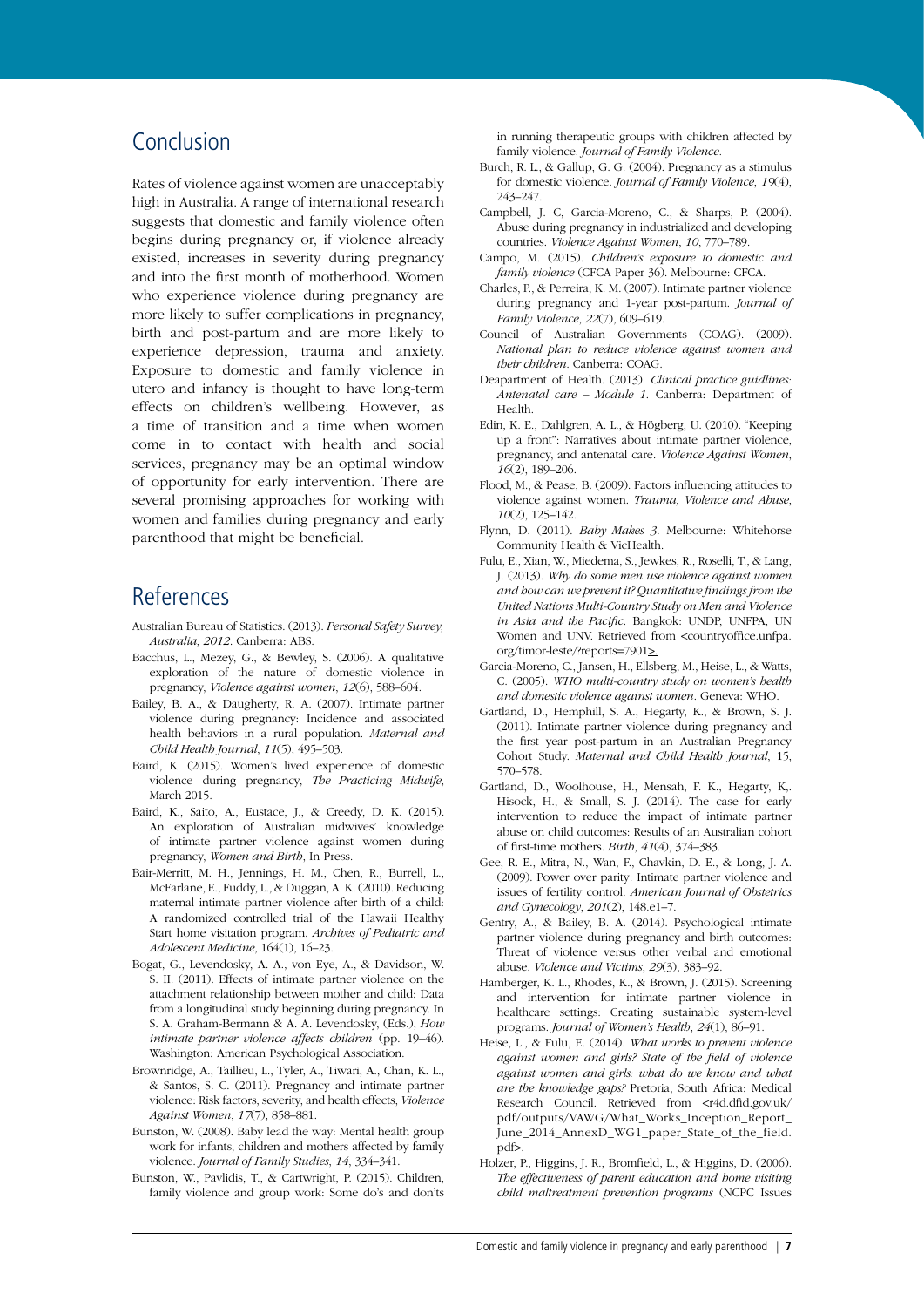Paper no. 26). Melbourne: AIFS. Retrieved from <aifs.gov. au/cfca/publications/effectiveness-parent-education-andhome-visiting-chil>

- Howard, L., Oram, S., Galley, H., Trevillion, K., & Feder, G. (2013). Domestic violence and perinatal mental disorders: A systematic review and meta-analysis. *PLoS Med*, *10*(5), e1001452.
- Jahanfar, S., Howard, L. M., & Medley, N. (2014). Preventing or reducing partner violence against women during pregnancy: Review. *The Cochrane Database of Systematic Reviews*. *Issue 11*, Art. No.: CD009414.
- James, L., Brody, D., & Hamilton, Z. (2013). Risk factors for domestic violence during pregnancy: A meta-analytic review. *Violence Victims*, *28*(3), 359–380.
- Jasinski, J. L. (2004). Pregnancy and domestic violence: A review of the literature. *Trauma, Violence & Abuse*, *5*(1), 47–64.
- Kerr, C, Taft, A, & Small, R. (2009). *MOSAIC Project Manual: setting up a mentor project for mothers experiencing intimate partner/family violence*. Melbourne: Mother and Child Health Research, La Trobe University. Retrieved from <www.latrobe.edu.au/jlc/research/reducingviolence-against-women-and-children/mosaic>.
- Kiely, M., El Mohandes, A. A., El-Khorazaty, M. N., Blake, S.M. & Gantz, P. (2011). An integrated intervention to reduce intimate partner violence in pregnancy: A randomized controlled trial. *Obstetrics & Gynaecology*, *115*(2), 273–83.
- Lieberman, A. F., Diaz, M. A., & Van Horn, P. (2011). Perinatal child–parent psychotherapy: Adaptation of an evidencebased treatment for pregnant women and babies exposed to intimate partner violence. In S. A. Graham-Bermann & A. A. Levendosky, (Eds.), *How intimate partner violence affects children* (pp. 47–68). Washington: American Psychological Association.
- Macy, R., Martin, S. L. J., Sullivan, K., & Magee, M. L. (2007). Pregnancy associated violent deaths: The role of intimate partner violence. *Trauma, Violence and Abuse*, *Special Issue Part 1*(8), 135–148.
- Martin, S. L., Acara, J., & Pollock, M. D. (2012). *Domestic violence during pregnancy and the postpartum period.*  Harrisburg, PA: VAWnet. Retrieved from <www.vawnet. org>.
- Martinez-Torteya, C, Bogat, G. A., Levendosky, A. A., & von Eye, A. (2015). The influence of prenatal intimate partner violence exposure on hypothalamic–pituitary–adrenal axis reactivity and childhood internalizing and externalizing symptoms. *Development and Psychopathology*, *April*(8), 1–18.
- Mercedes, M. (2015). Intimate partner violence against women during pregnancy: A critical reading from a gender perspective. *Review Colombiana Enfermeria*, *10*, 64–77. Retrieved from <www.uelbosque.edu.co/sites/ default/files/publicaciones/revistas/revista\_colombiana\_ enfermeria/volumen10/008\_articulo-6-Vol10%20A10. pdf>.
- Miller, E., Decker, M. R, McCauley, H. L, Tancredi, D. J, Levenson, R. R, Waldman, J. et al. (2010). Pregnancy coercion, intimate partner violence and unintended pregnancy. *Contraception*, *81*(4), 316–322.
- Moore, A. M., Frowirth, L., & Miller, E. (2010). Male reproductive control of women who have experienced intimate partner violence in the United States. *Social Science & Medicine*, *70*(11), 1737–1744.
- Murphy, C. C., Schei, B., Myhr, T. L., & Du Mont, J. (2001). Abuse: A risk factor for low birth weight? A systematic review and meta-analysis. *Canadian Medical Association Journal*, *164*(11), 1567–1572.
- O'Doherty, L. J., Taft, A., Hegarty, K., Ramsay, J., Davidson, L., & Feder, G. (2014). Screening women for intimate partner violence in healthcare settings: Abridged Cochrane systematic review and meta-analysis. *BMJ*, *348*, g2913.
- Our Watch. (2015). *Strengthening hospital responses to family violence (Victoria)*. Melbourne: Our Watch. Retrieved from <www.ourwatch.org.au/What-We-Do-%281%29/%E2%80%8BStrengthening-Hospital-Responses-to-Family-Violen>.
- Our Watch, ANROWS, & VicHealth. (2015). *Change the story: A shared primary prevention of violence against women and their children in Australia*. Melboure: Our Watch. Retrieved from <www.ourwatch.org.au/who-we-are/ourpublications>
- Pallitto, C., Campbell, J., & O'Campo, P. (2005). Is intimate partner violence associated with unintended pregnancy? A review of the literature. *Trauma, Violence & Abuse*, *6*, 217–235.
- Phillips, J., & Vandenbroek, P. (2014). *Domestic and family violence in Australia: An overview of the issues*. Parliamentary Library Research Paper. Canberra: Parliament of Australia. Retrieved from <www.aph. gov.au/About\_Parliament/Parliamentary\_Departments/ Parliamentary\_Library/pubs/rp/rp1415/ViolenceAust>.
- Quinlivan, J. (2000). *Study of adolescent pregnancy in Western Australia: The way forward. Children, young people and domestic violence*. Melbourne: Partnerships Against Domestic Violence.
- Royal Women's Hospital. (2015). *Family violence: Providing women with a safe place*. Melbourne: Royal Women's Hospital. Retrieved from <www.thewomens.org.au/ news/providing-women-with-a-safe-place/>.
- Sharps, P. W., Campbell, J., Batty, M., Walker, K. S., & Bair-Merritt, M. H. (2008). Current evidence on perinatal home visiting and intimate partner violence. *Journal of Obstetric, Gynecologic, and Neonatal Nursing*, *37*(4), 480–490
- Sharps, P. W., Laughon, K., & Giangrande, S. K. (2007). Intimate partner violence and the childbearing year. *Trauma, Violence and Abuse*, *8*(2), 108–116.
- Small, R., Taft, A. J., & Brown, S. J. (2011). The power of social connection and support in improving health: Lessons from social support interventions with childbearing women. *BMC Public Health*, *11*(supplement 5), S4–S5.
- Spangaro, J., Zwi, A., & Poulos, R. (2009). The elusive search for definitive evidence on routine screening for intimate partner violence. *Trauma, Violence, & Abuse*, *10*(1), 55– 68.
- Taft, A. (2002). *Violence against women in pregnancy and after childbirth: Current knowledge and issues in health care responses*. (Issues Paper 6). Sydney: Australian Domestic and Family Violence Clearinghouse.
- Taft, A, Watson, L., & Lee, C. (2004). Violence against young Australian women and association with reproductive events: A cross sectional analysis of a national population sample. *Australian and New Zealand of Journal of Public Health*, *28*(4), 324–329.
- Taft, A., Small, R., Hegarty, K. L., Watson, L. F., Gold, L., & Lumley, J. A. (2011). Mothers' advocates in the community (MOSAIC): Non-professional mentor support to reduce intimate partner violence and depression in mothers. A cluster randomised trial in primary care. *BMC Public Health*, *11*, 178
- Taft, A. J., Hooker, L., Humphreys, C., Hegarty, K., Walter, R., Adams, C., & Small, R. (2015). Maternal and child health nurse screening and care for mothers experiencing domestic violence (MOVE): A cluster randomised trial. *BMC medicine*, *13*(1), 150.
- Tarczon, C., & Quadara, A. (2012). *The nature and extent of sexual assault and abuse in Australia* (Australian Centre for the Study of Sexual Assault Resource Sheet). Melbourne: Australian Institute of Family Studies.
- United Nations. (1993). *Declaration on the Elimination of Violence Against Women*. Geneva: Office of the United Nations High Commissioner for Human Rights.